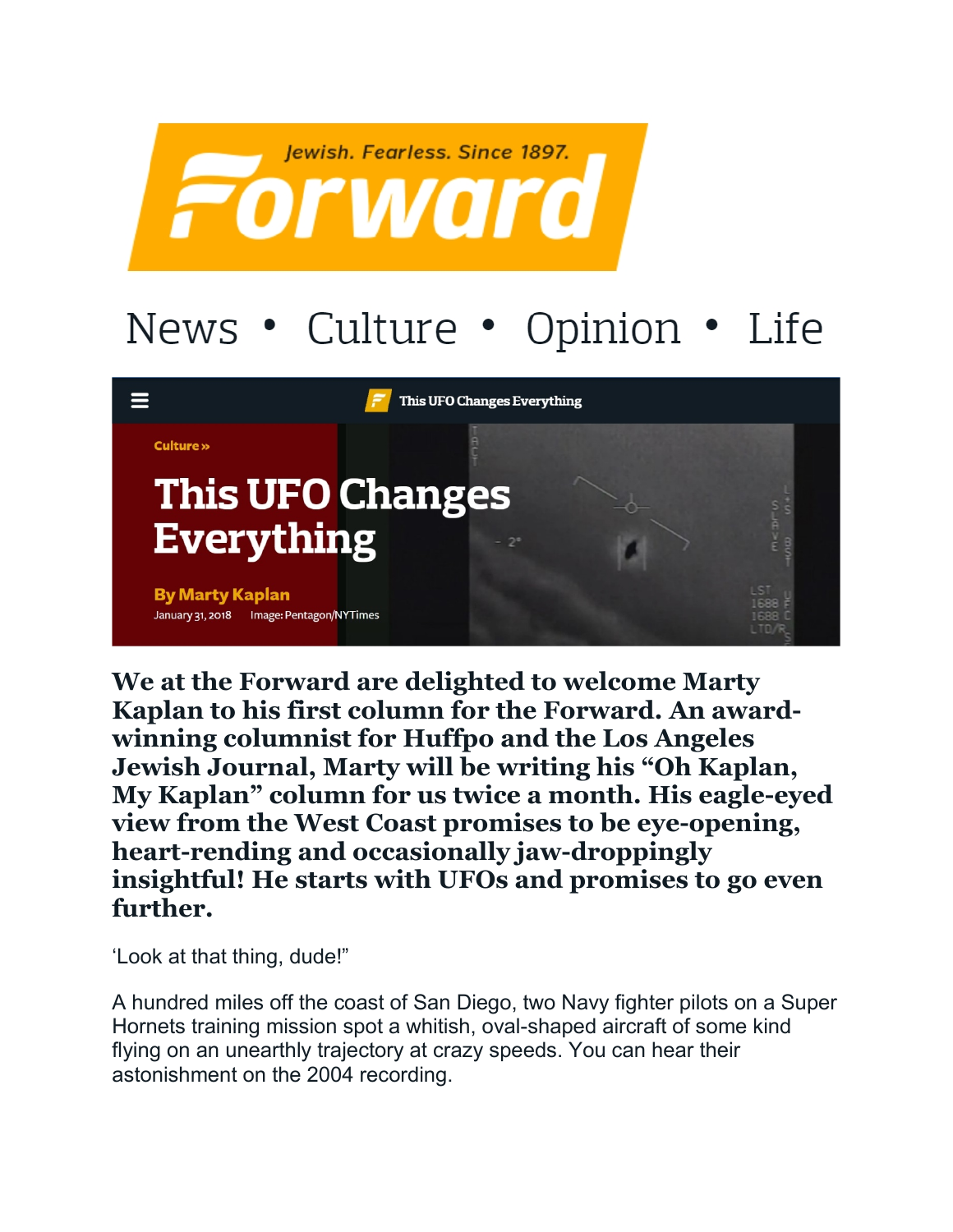"It accelerated like nothing I've ever seen," one of the pilots, Commander David Fravor, [told](https://www.nytimes.com/2017/12/16/us/politics/unidentified-flying-object-navy.html) The New York Times when the video of what they witnessed was made public by the Pentagon at the end of 2017. He said he was "pretty weirded out."

I was, too, when I saw it, though I was as much thrilled as freaked out.

I've been a sci-fi fan since I first read Ray Bradbury's "The Martian Chronicles," but I've never really been much of a UFO believer; I've always been skeptical of people's stories about being abducted by aliens, and I think meteorology, psychology and other terrestrial sciences account nicely for the reported anomalies.

Yet this story, straight from the Department of Defense, got to me. The "Oh, my God!" that I said aloud when I watched the recording was less of a WTF OMG than a metaphysical skip of my heart. It was a this-changes-everything thunderclap, a disruptive wow akin to what Abraham Joshua Heschel calls "radical amazement." It injected an unknown into the narrative of human history — a scary suspense, but also a terrible beauty. It reminded me of Ralph Waldo Emerson's strange words in his essay on "Nature" about the exhilaration that swept him as he crossed a bare common under a clouded sky: "I am glad to the brink of fear."



I've been wrestling with the thrill that video gave me, trying to figure out why I root so fiercely for tectonic change. Part of it must be my yearning for the reenchantment of the world. There's something irrevocably sad about the secular ditch that we've ridden reason into. We've figured out that materialism and randomness have at least as much explanatory power as divinity and Scripture. The good news about that is its upending of religious orthodoxy. Not so good is how that drains the universe of purpose and meaning. What a downer: We own the postmodern insight that everything is socially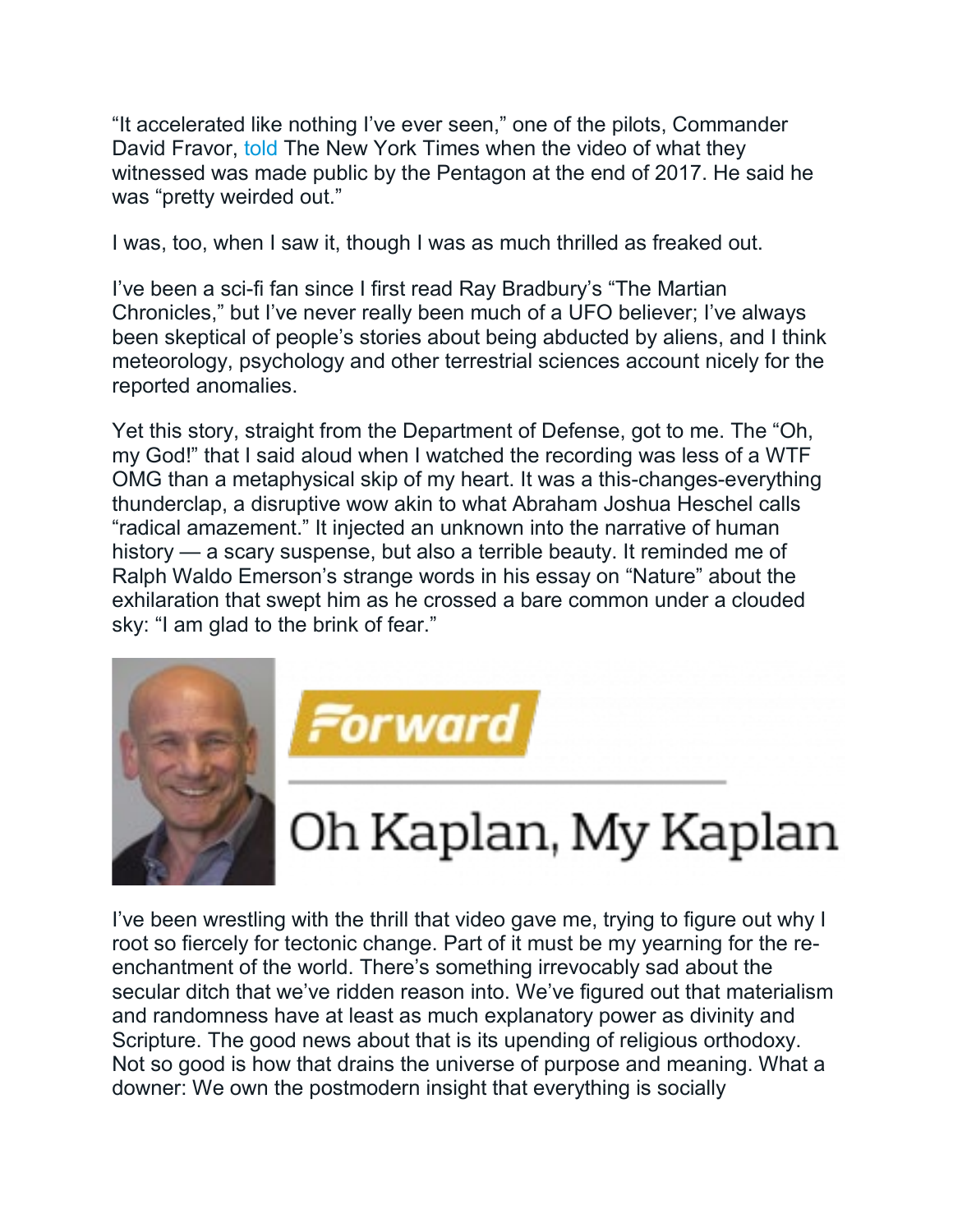constructed, but at the cost of discovering that everything turns out to be nothing.

So I tell myself that the reason I love this UFO testimony is that it puts wonderment back into play. It wrests the cosmos from the string theorists and the hadron colliders. It gives a good name to the sense that there are more things in heaven and earth than are dreamed of in our philosophy. It stands witness to splendor. It makes the starry night sublime.

But that may be wishful thinking on my part. It could be that what ails our Zeitgeist isn't as highfalutin as spiritual and intellectual exhaustion. Maybe we're just bored. Maybe it's not that our souls are sick; it's that our attention has the heebie-jeebies.

What do we call something that grabs and holds our restless attention? Entertainment. And between Twitter and cable news, smartphones and streaming, it's no wonder we're addicted to the dopamine of the click. What confers on something the power to make us attend to it? Novelty does that. So does story. Change captivates us, as does danger; they're the engine of story. A credible UFO sighting? Talk about breaking news. What could be more entertaining — better junk for us junkies — than that?

Sure, I may ache for Emersonian transcendence, but in our epidemic of distraction, Splendorama hijacks our attention more irresistibly than mere splendor. Splendorama delivers reality to us as a reality show, sells our eyeballs to advertisers, tosses bananas to keep the ol' monkey mind jumping.

And because the business model of entertainment, especially social media, requires distracting and addicting us, its consequences reach beyond how we spend our time and money. At Davos, George Soros [said](https://www.georgesoros.com/2018/01/25/remarks-delivered-at-the-world-economic-forum/) that Facebook, Google and other internet technologies monopolies "are inducing people to give up their autonomy," their "freedom of mind," as John Stuart Mill called it. "People without the freedom of mind," Soros warned, "can be easily manipulated" — not just our commercial choices, but also our political decisions. Just look at the 2016 presidential elections, and not only at the Russians' mischief, but also the ways we played ourselves.

We couldn't have wanted a more riveting ringmaster for that circus than the host of "Celebrity Apprentice." He arose from our own toxins: It's payback for our pollution. In the 20th-century version of that horror, it was atomic testing in